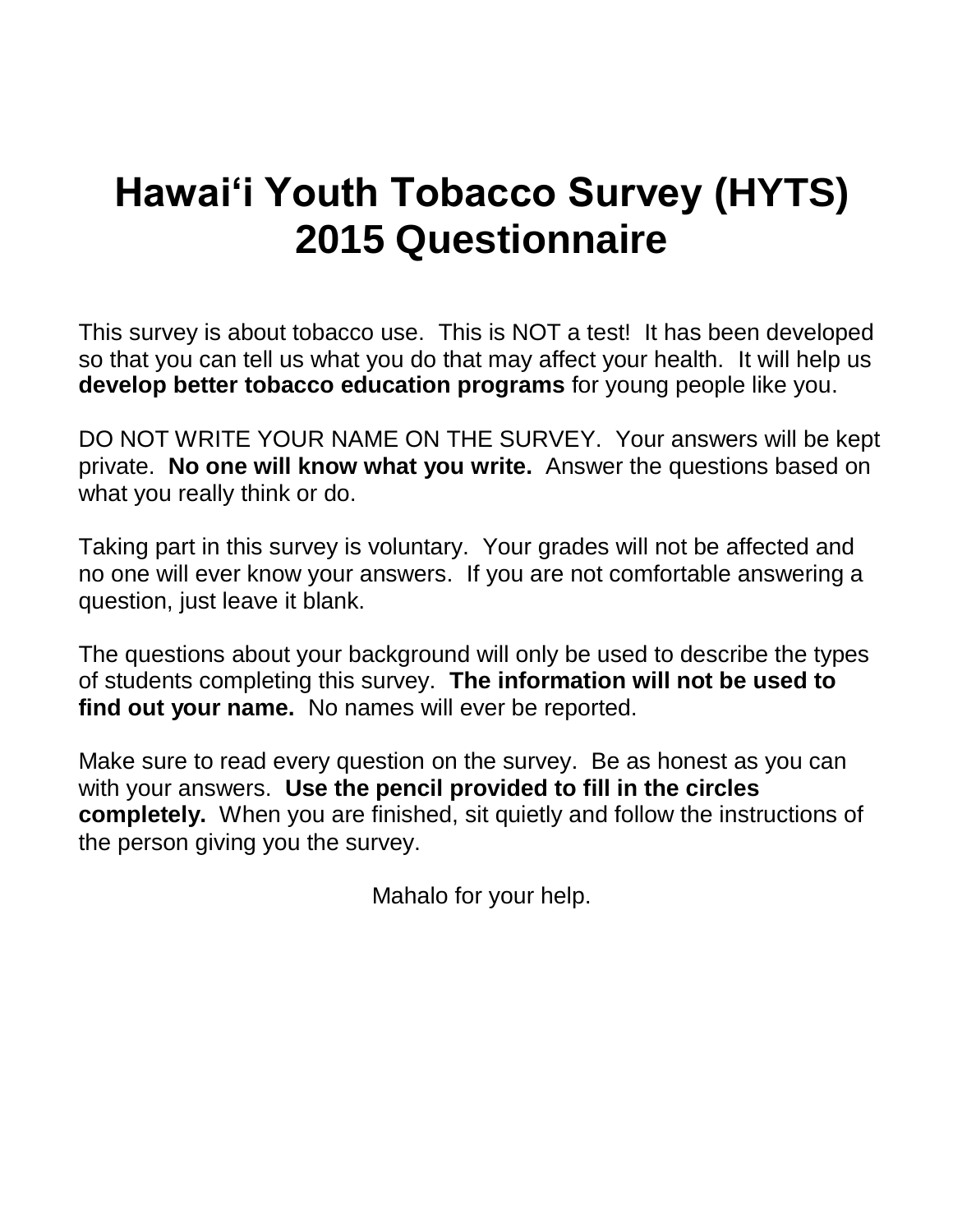#### **The first questions ask for some background information about you.**

- 1. How old are you?
	- a. 9 years old or younger
	- b. 10 years old
	- c. 11 years old
	- d. 12 years old
	- e. 13 years old
	- f. 14 years old
	- g. 15 years old
	- h. 16 years old
	- i. 17 years old
	- j. 18 years old
	- k. 19 years old or older
- 2. What is your sex?
	- a. Female
	- b. Male
- 3. What grade are you in?
	- a. 6th
	- b. 7th
	- c. 8th
	- d. 9th
	- e. 10th
	- f. 11th
	- g. 12th
	- h. Ungraded or other grade
- 4. Are you Hispanic or Latino?
	- a. No
	- b. Yes, I am Mexican, Mexican American, or Chicano
	- c. Yes, I am Puerto Rican
	- d. Yes, I am Cuban or Cuban American
	- e. Yes, I am some other Hispanic or Latino not listed here
- 5. What race or races do you consider yourself to be?

## **(You can CHOOSE ONE ANSWER or MORE THAN ONE ANSWER)**

- a. American Indian or Alaskan Native
- b. Asian
- c. Black or African American
- d. Native Hawaiian or Other Pacific Islander
- e. White

## **The next questions are specific to Hawai'i.**

- 6. How do you describe yourself? **(You can CHOOSE ONE ANSWER or MORE THAN ONE ANSWER)**
	- a. Black or African American
	- b. Caucasian/White
	- c. Chinese
	- d. Filipino
	- e. Hawaiian/Part Hawaiian
	- f. Hispanic or Latino
	- g. Japanese
	- h. Other Pacific Islander
	- i. Some other group
- 7. Which one of these groups best describes you? **(CHOOSE ONLY ONE ANSWER)** 
	- a. Black or African American
	- b. Caucasian/White
	- c. Chinese
	- d. Filipino
	- e. Hawaiian/Part Hawaiian
	- f. Hispanic or Latino
	- g. Japanese
	- h. Other Pacific Islander
	- i. Some other group
	- j. I do not describe myself as **only one** group
- 8. What language do you speak mainly at home? **(CHOOSE ONLY ONE ANSWER)** 
	- a. English
	- b. Chinese (any dialect)
	- c. Japanese
	- d. Hawaiian
	- e. Ilocano or Tagalog
	- f. Spanish
	- g. Other
- 9. Which answer best describes where you were born?
	- a. I was born in Hawai'i
	- b. I was born in the United States outside of Hawai'i
	- c. I was born in another country
	- d. I don't know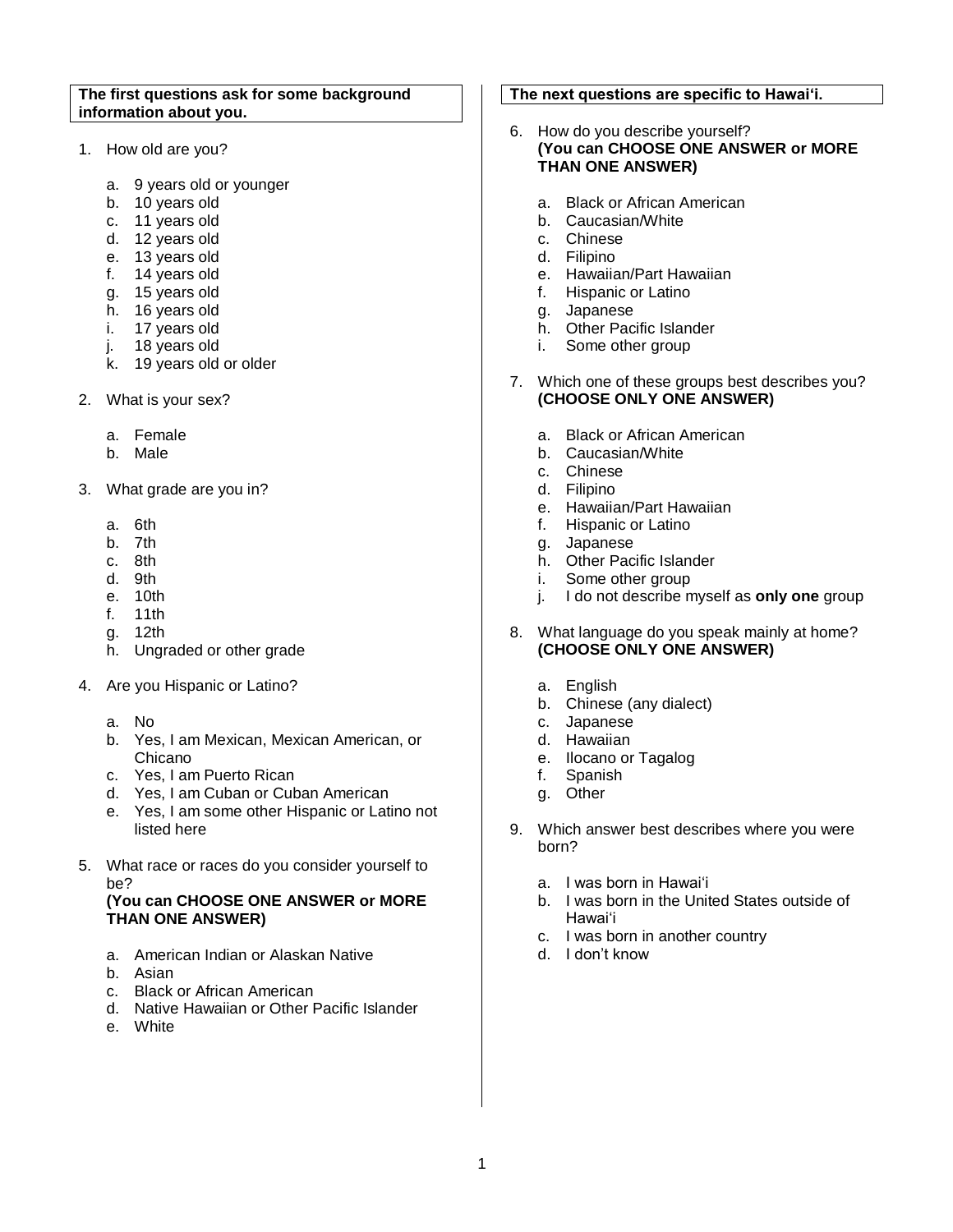- 10. Which answer best describes where your mother was born?
	- a. My mother was born in Hawai'i
	- b. My mother was born in the United States outside of Hawai'i
	- c. My mother was born in another country
	- d. I don't know
- 11. Which answer best describes where your father was born?
	- a. My father was born in Hawai'i
	- b. My father was born in the United States outside of Hawai'i
	- c. My father was born in another country
	- d. I don't know
- 12. During the **last 30 days**, about how much money did you have **each week** to spend any way you want to?
	- a. None
	- b. Less than \$1
	- c. \$1 to \$5
	- d. \$6 to \$10
	- e. \$11 to \$20
	- f. \$21 to \$50
	- g. More than \$50

#### **The next six sets of questions ask about your use of certain tobacco products.**

## **Cigarettes**

- 13. Have you **ever tried** cigarette smoking, even one or two puffs?
	- a. Yes
	- b. No
- 14. Do you think you will smoke a cigarette in the next year?
	- a. Definitely yes
	- b. Probably yes
	- c. Probably not
	- d. Definitely not
- 15. Do you think that you will try a cigarette soon?
	- a. I have already tried smoking cigarettes
	- b. Yes
	- c. No
- 16. If one of your best friends were to offer you a cigarette, would you smoke it?
	- a. Definitely yes
	- b. Probably yes
	- c. Probably not
	- d. Definitely not
- 17. How old were you when you **first tried** cigarette smoking, even one or two puffs?
	- a. I have never smoked cigarettes, not even one or two puffs
	- b. 8 years old or younger
	- c. 9 years old
	- d. 10 years old
	- e. 11 years old
	- f. 12 years old
	- g. 13 years old
	- h. 14 years old
	- i. 15 years old
	- j. 16 years old
	- k. 17 years old
	- l. 18 years old
	- m. 19 years old or older
- 18. About how many cigarettes have you smoked in your **entire life**?
	- a. I have never smoked cigarettes, not even one or two puffs
	- b. 1 or more puffs but never a whole cigarette
	- c. 1 cigarette
	- d. 2 to 5 cigarettes
	- e. 6 to 15 cigarettes (about  $\frac{1}{2}$  a pack total)
	- f. 16 to 25 cigarettes (about 1 pack total)
	- g. 26 to 99 cigarettes (more than 1 pack but less than 5 packs)
	- h. 100 or more cigarettes (5 or more packs)
- 19. During the **past 30 days,** on how many days did you smoke cigarettes?
	- a. 0 days
	- b. 1 or 2 days
	- c. 3 to 5 days
	- d. 6 to 9 days
	- e. 10 to 19 days
	- f. 20 to 29 days
	- g. All 30 days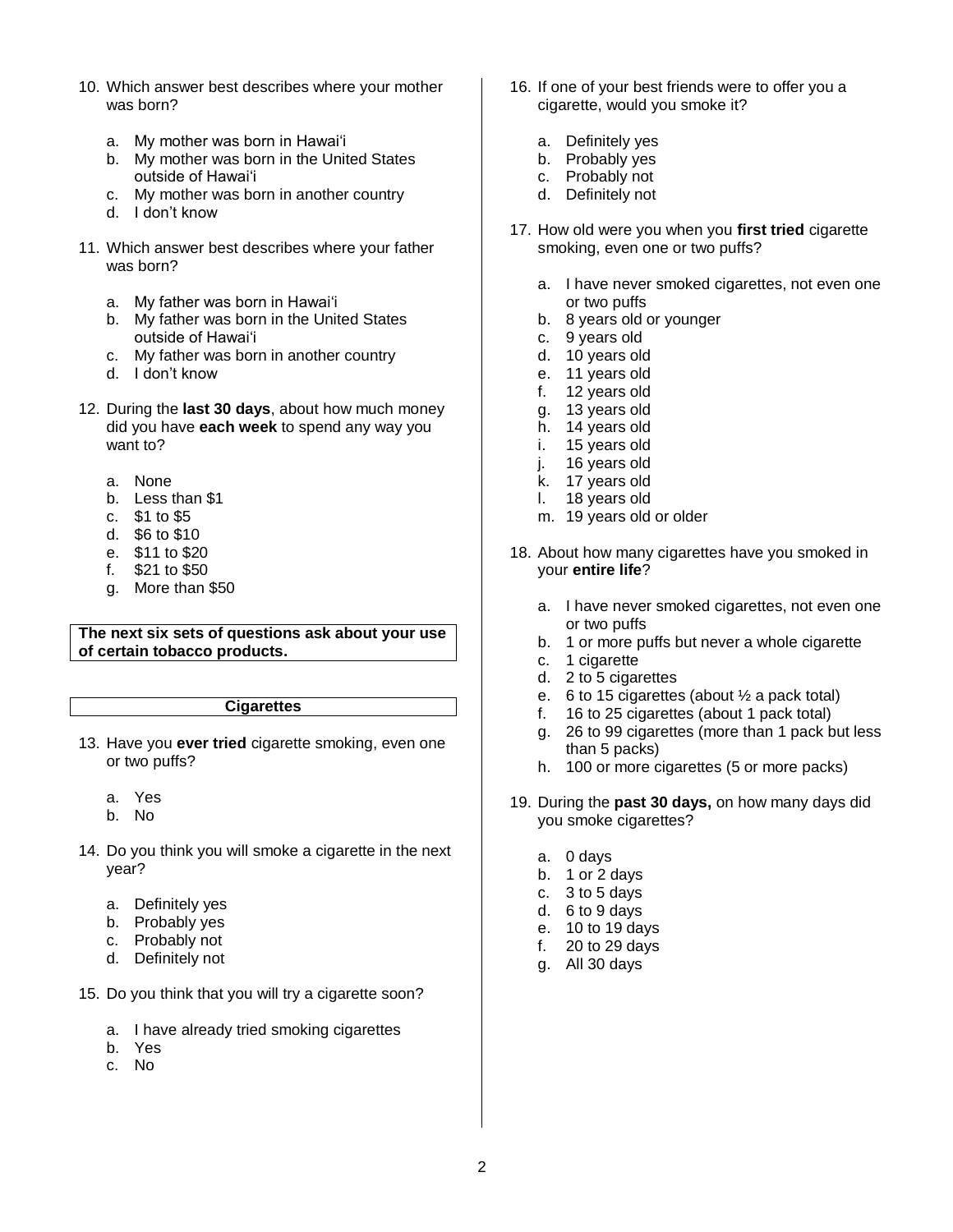- 20. During the past 30 days, **on the days you smoked**, how many cigarettes did you smoke per day?
	- a. I did not smoke cigarettes during the past 30 days
	- b. Less than 1 cigarette per day
	- c. 1 cigarette per day
	- d. 2 to 5 cigarettes per day
	- e. 6 to 10 cigarettes per day
	- f. 11 to 20 cigarettes per day
	- g. More than 20 cigarettes per day
- 21. When was the last time you smoked a cigarette, even one or two puffs? **(PLEASE CHOOSE THE FIRST ANSWER THAT FITS)**
	- a. I have never smoked cigarettes, not even one or two puffs
	- b. Earlier today
	- c. Not today but sometime during the past 7 days
	- d. Not during the past 7 days but sometime during the past 30 days
	- e. Not during the past 30 days but sometime during the past 6 months
	- f. Not during the past 6 months but sometime during the past year
	- g. 1 to 4 years ago
	- h. 5 or more years ago
- 22. During the **past 30 days**, what brand of cigarettes did you usually smoke? **(CHOOSE ONLY ONE ANSWER)**
	- a. I did not smoke cigarettes during the past 30 days
	- b. I did not smoke a usual brand
	- c. American Spirit
	- d. Camel
	- e. GPC, Basic, or Doral
	- f. Kool
	- g. Lucky Strike
	- h. Marlboro
	- i. Newport
	- j. Parliament
	- k. Virginia Slims
	- l. Some other brand not listed here
- 23. Menthol cigarettes are cigarettes that taste like mint. During the **past 30 days,** were the cigarettes that you usually smoked menthol?
	- a. I did not smoke cigarettes during the past 30 days
	- b. Yes
	- c. No
	- d. Not sure
- 24. During the **past 30 days**, how did you get your own cigarettes? **(You can CHOOSE ONE ANSWER or MORE THAN ONE ANSWER)**
	- a. I did not smoke cigarettes during the past 30 days
	- b. I bought them myself
	- c. I had someone else buy them for me
	- d. I borrowed or bummed them
	- e. Someone gave them to me without my asking
	- f. I took them from a store or another person
	- g. I got them some other way
- 25. During the **past 30 days**, where did you **buy** your own cigarettes? **(You can CHOOSE ONE ANSWER or MORE THAN ONE ANSWER)**
	- a. I did not buy cigarettes during the past 30 days
	- b. A gas station
	- c. A convenience store
	- d. A grocery store
	- e. A drugstore
	- f. A vending machine
	- g. Over the Internet
	- h. Through the mail
	- i. Some other place not listed here
- 26. During the **past 30 days**, did anyone **refuse** to sell you cigarettes because of your age?
	- a. I did not try to buy cigarettes during the past 30 days
	- b. Yes
	- c. No

## **Cigars**

- 27. Have you **ever tried** smoking cigars, cigarillos, or little cigars, even one or two puffs?
	- a. Yes
	- b. No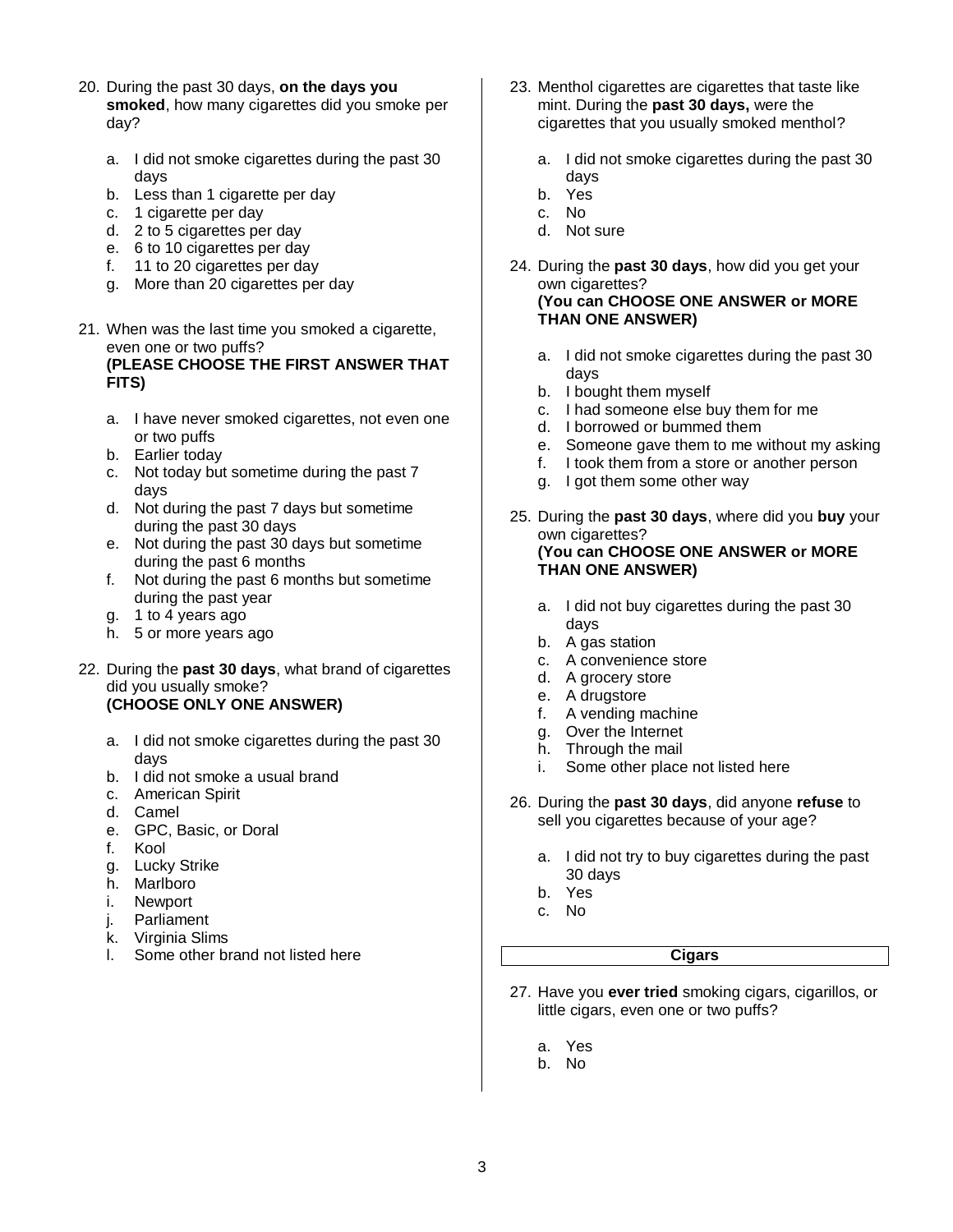- 28. How old were you when you **first tried** smoking a cigar, cigarillo, or little cigar, even one or two puffs?
	- a. I have never smoked cigars, cigarillo, or little cigar, not even one or two puffs
	- b. 8 years old or younger
	- c. 9 years old
	- d. 10 years old
	- e. 11 years old
	- f. 12 years old
	- g. 13 years old
	- h. 14 years old
	- i. 15 years old
	- j. 16 years old
	- k. 17 years old
	- l. 18 years old
	- m. 19 years old or older
- 29. During the **past 30 days**, on how many days did you smoke cigars, cigarillos, or little cigars?
	- a. 0 days
	- b. 1 or 2 days
	- c. 3 to 5 days
	- d. 6 to 9 days
	- e. 10 to 19 days
	- f. 20 to 29 days
	- g. All 30 days
- 30. During the **past 30 days**, how did you get your own cigars, cigarillos, or little cigars? **(You can CHOOSE ONE ANSWER or MORE THAN ONE ANSWER)**
	- a. I did not smoke cigars, cigarillos, or little cigars during the past 30 days
	- b. I bought them myself
	- c. I had someone else buy them for me
	- d. I borrowed or bummed them
	- e. Someone gave them to me without my asking
	- f. I took them from a store or another person
	- g. I got them some other way
- 31. During the **past 30 days**, where did you **buy** your own cigars, cigarillos, or little cigars? **(You can CHOOSE ONE ANSWER or MORE THAN ONE ANSWER)**
	- a. I did not buy cigars, cigarillos, or little cigars during the past 30 days
	- b. A gas station
	- c. A convenience store
	- d. A grocery store
	- e. A drugstore
	- f. A vending machine
	- g. Over the Internet
	- h. Through the mail
	- i. Some other place not listed here

## **Smokeless tobacco**

- 32. Have you **ever used** chewing tobacco, snuff, or dip, **such as** Redman, Levi Garrett, Beechnut, Skoal, Skoal Bandits, or Copenhagen, even just a small amount?
	- a. Yes
	- b. No
- 33. How old were you when you **used** chewing tobacco, snuff, or dip for the first time?
	- a. I have never used chewing tobacco, snuff, or dip
	- b. 8 years old or younger
	- c. 9 years old
	- d. 10 years old
	- e. 11 years old
	- f. 12 years old
	- g. 13 years old
	- h. 14 years old
	- i. 15 years old
	- j. 16 years old
	- k. 17 years old
	- l. 18 years old
	- m. 19 years old or older
- 34. During the **past 30 days**, on how many days did you use chewing tobacco, snuff, or dip?
	- a. 0 days
	- b. 1 or 2 days
	- c. 3 to 5 days
	- d. 6 to 9 days
	- e. 10 to 19 days
	- f. 20 to 29 days
	- g. All 30 days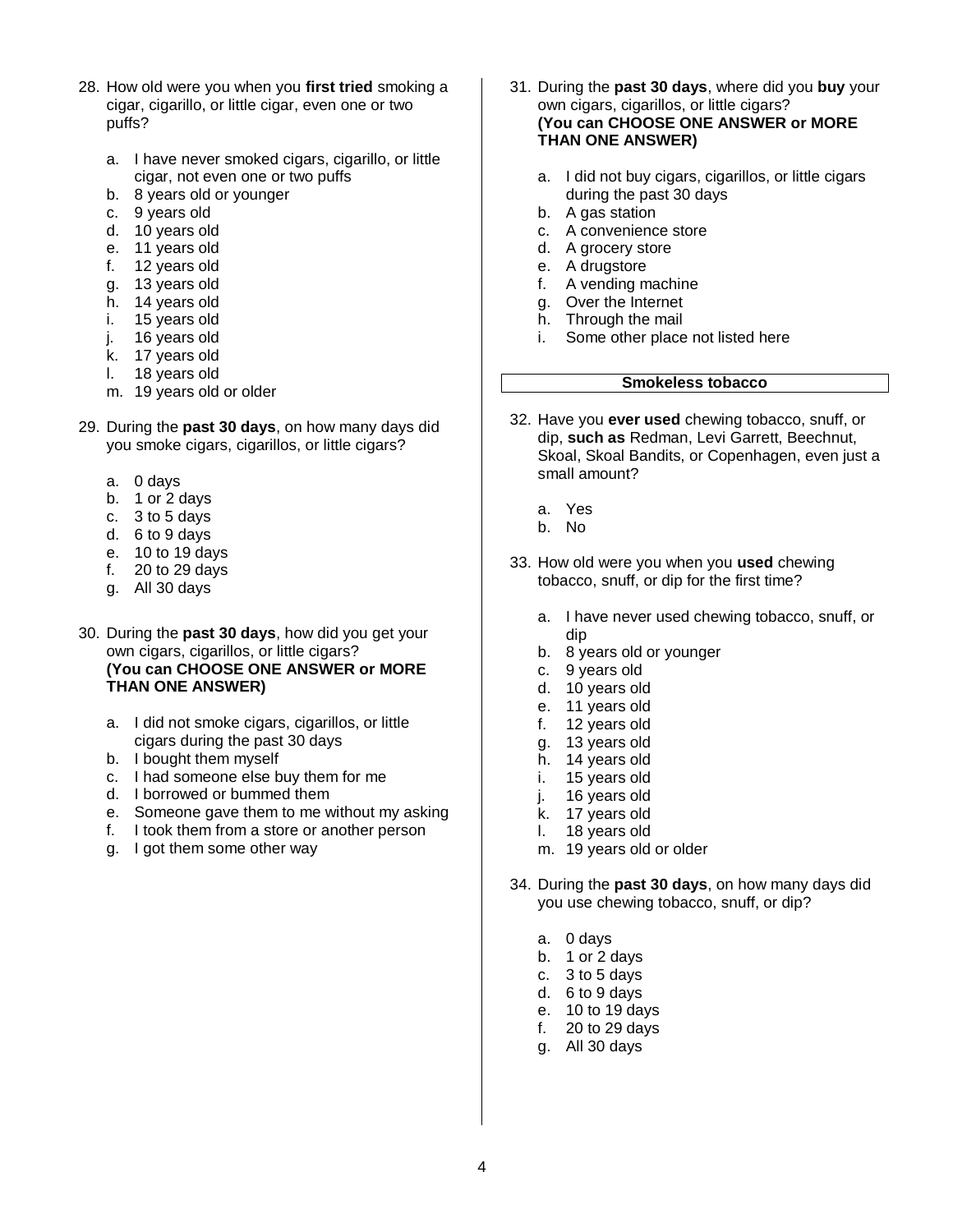- 35. During the **past 30 days**, how did you get your own chewing tobacco, snuff, or dip? **(You can CHOOSE ONE ANSWER or MORE THAN ONE ANSWER)**
	- a. I did not use chewing tobacco, snuff, or dip during the past 30 days
	- b. I bought it myself
	- c. I had someone else buy it for me
	- d. I borrowed or bummed it
	- e. Someone gave it to me without my asking
	- f. I took it from a store or another person
	- g. I got it some other way
- 36. During the **past 30 days**, where did you **buy** your own chewing tobacco, snuff, or dip? **(You can CHOOSE ONE ANSWER or MORE THAN ONE ANSWER)**
	- a. I did not buy chewing tobacco, snuff, or dip during the past 30 days
	- b. A gas station
	- c. A convenience store
	- d. A grocery store
	- e. A drugstore
	- f. A vending machine
	- g. Over the Internet
	- h. Through the mail
	- i. Some other place not listed here

#### **Tobacco in a pipe other than a waterpipe or hookah**

- 37. Have you **ever tried** smoking tobacco in a pipe, even one or two puffs?
	- a. Yes
	- b. No
- 38. During the **past 30 days**, on how many days did you smoke tobacco in a pipe?
	- a. 0 days
	- b. 1 or 2 days
	- c. 3 to 5 days
	- d. 6 to 9 days
	- e. 10 to 19 days
	- f. 20 to 29 days
	- g. All 30 days

#### **Bidis (small brown cigarettes wrapped in a leaf) and Kreteks (clove cigarettes)**

- 39. Have you **ever tried** smoking any of the following, even one or two puffs?
	- a. I have never smoked bidis (small brown cigarettes wrapped in a leaf) or kreteks (clove cigarettes)
	- b. Bidis
	- c. Kreteks
	- d. I have tried both bidis and kreteks
- 40. During the **past 30 days,** on how many days did you smoke bidis?
	- a. 0 days
	- b. 1 or 2 days
	- c.  $3$  to 5 days
	- d. 6 to 9 days
	- e. 10 to 19 days
	- f. 20 to 29 days
	- g. All 30 days
- 41. During the **past 30 days**, on how many days did you smoke clove cigarettes?
	- a. 0 days
	- b. 1 or 2 days
	- c.  $3$  to 5 days
	- d. 6 to 9 days
	- e. 10 to 19 days
	- f. 20 to 29 days
	- g. All 30 days

## **Other tobacco products**

- 42. Which of the following tobacco products have you ever tried, even just one time? **(You can CHOOSE ONE ANSWER or MORE THAN ONE ANSWER)**
	- a. Roll-your-own cigarettes
	- b. Flavored cigarettes, such as Camel Crush
	- c. Clove cigars
	- d. Flavored little cigars
	- e. Smoking tobacco from a hookah or a waterpipe
	- f. Snus, such as Camel or Marlboro Snus
	- g. Dissolvable tobacco products, such as Ariva, Stonewall, Camel orbs, Camel sticks, or Camel strips
	- h. Electronic cigarettes or e-cigarettes, such as Volcano, Blu, or NJOY
	- i. Some other new tobacco products not listed here
	- j. I have not tried any of the products listed above or any new tobacco product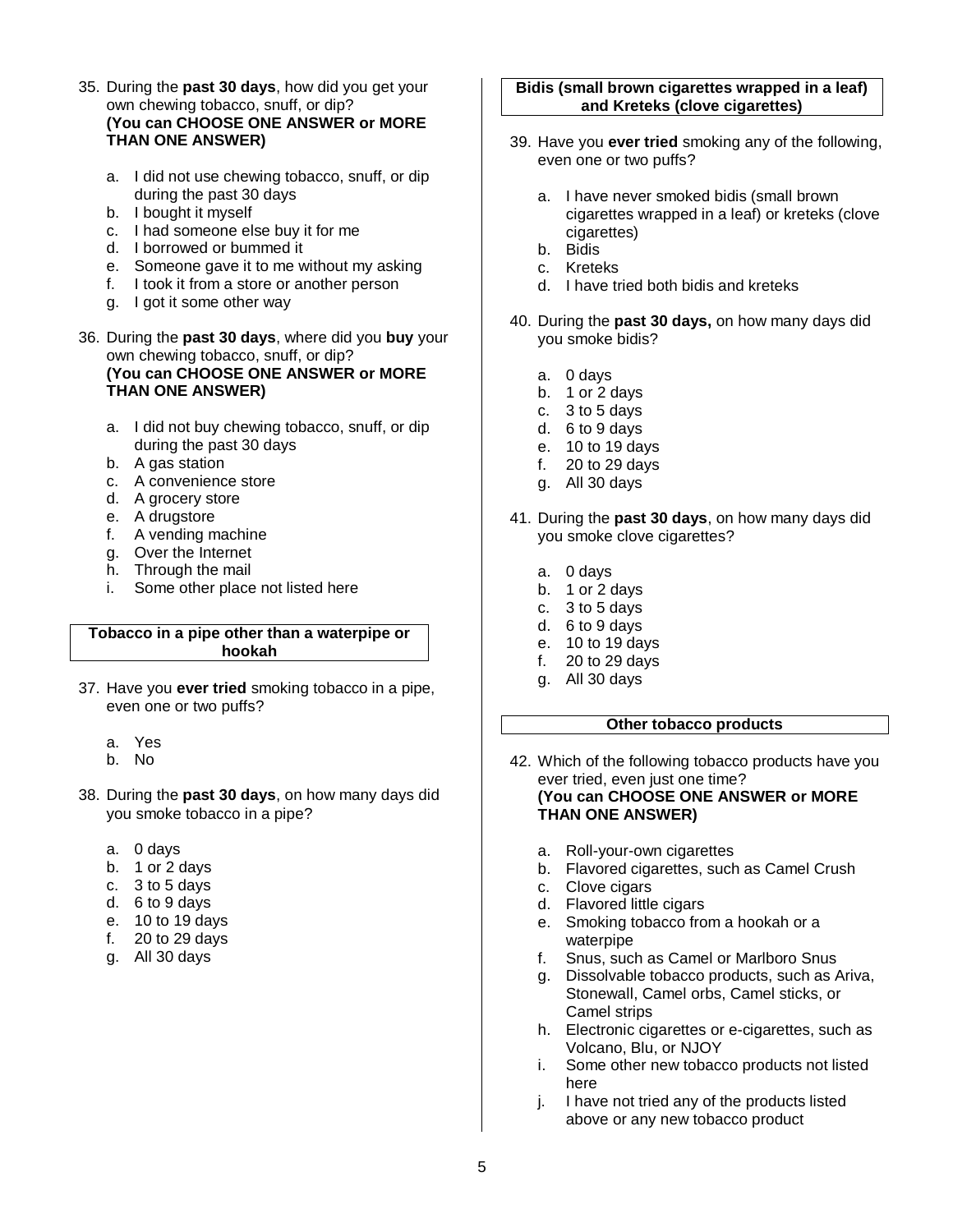- 43. In the **past 30 days**, which of the following products have you used on **at least one day**? **(You can CHOOSE ONE ANSWER or MORE THAN ONE ANSWER)**
	- a. Roll-your-own cigarettes
	- b. Flavored cigarettes, such as Camel Crush
	- c. Clove cigars
	- d. Flavored little cigars
	- e. Smoking tobacco from a hookah or a waterpipe
	- f. Snus, such as Camel or Marlboro Snus
	- g. Dissolvable tobacco products, such as Ariva, Stonewall, Camel orbs, Camel sticks, or Camel strips
	- h. Electronic cigarettes or e-cigarettes, such as Volcano, Blu, or NJOY
	- i. Some other new tobacco products not listed here
	- j. I have not used any of the products listed above or any new tobacco product

**The next questions will ask about your thoughts about getting tobacco products and if you think tobacco companies are trying to get young people to use tobacco.**

- 44. How easy would it be for you to get tobacco products if you wanted some?
	- a. Very easy
	- b. Somewhat easy
	- c. Not easy at all
- 45. Do you believe that tobacco companies try to get young people under 18 to use tobacco products?
	- a. Yes
	- b. No

**The next questions ask about advertisements you have seen or heard on the Internet, newspapers, magazines, television, movies, or stores.**

- 46. When you are using the Internet, how often do you see ads for tobacco products?
	- a. I do not use the Internet
	- b. Never
	- c. Rarely
	- d. Sometimes
	- e. Most of the time
	- f. Always
- 47. When you read newspapers or magazines, how often do you see ads or promotions for cigarettes and other tobacco products?
	- a. I do not read newspapers or magazines
	- b. Never
	- c. Rarely
	- d. Sometimes
	- e. Most of the time
	- f. Always
- 48. During the **past 30 days**, did you receive **coupons** from a tobacco company through… **(You can CHOOSE ONE ANSWER or MORE THAN ONE ANSWER)**
	- a. I did not receive coupons from a tobacco company
	- b. The mail
	- c. E-mail
	- d. The Internet
	- e. Facebook
	- f. Myspace
	- g. A text message
- 49. During the **past 30 days**, did you receive **ads** from a tobacco company through… **(You can CHOOSE ONE ANSWER or MORE THAN ONE ANSWER)**
	- a. I did not receive ads from a tobacco company
	- b. The mail
	- c. E-mail
	- d. The Internet
	- e. Facebook
	- f. Myspace
	- g. A text message
- 50. When you go to a convenience store, supermarket, or gas station, how often do you see ads or promotions for cigarettes and other tobacco products?
	- a. I never go to a convenience store, supermarket, or gas station
	- b. Never
	- c. Rarely
	- d. Sometimes
	- e. Most of the time
	- f. Always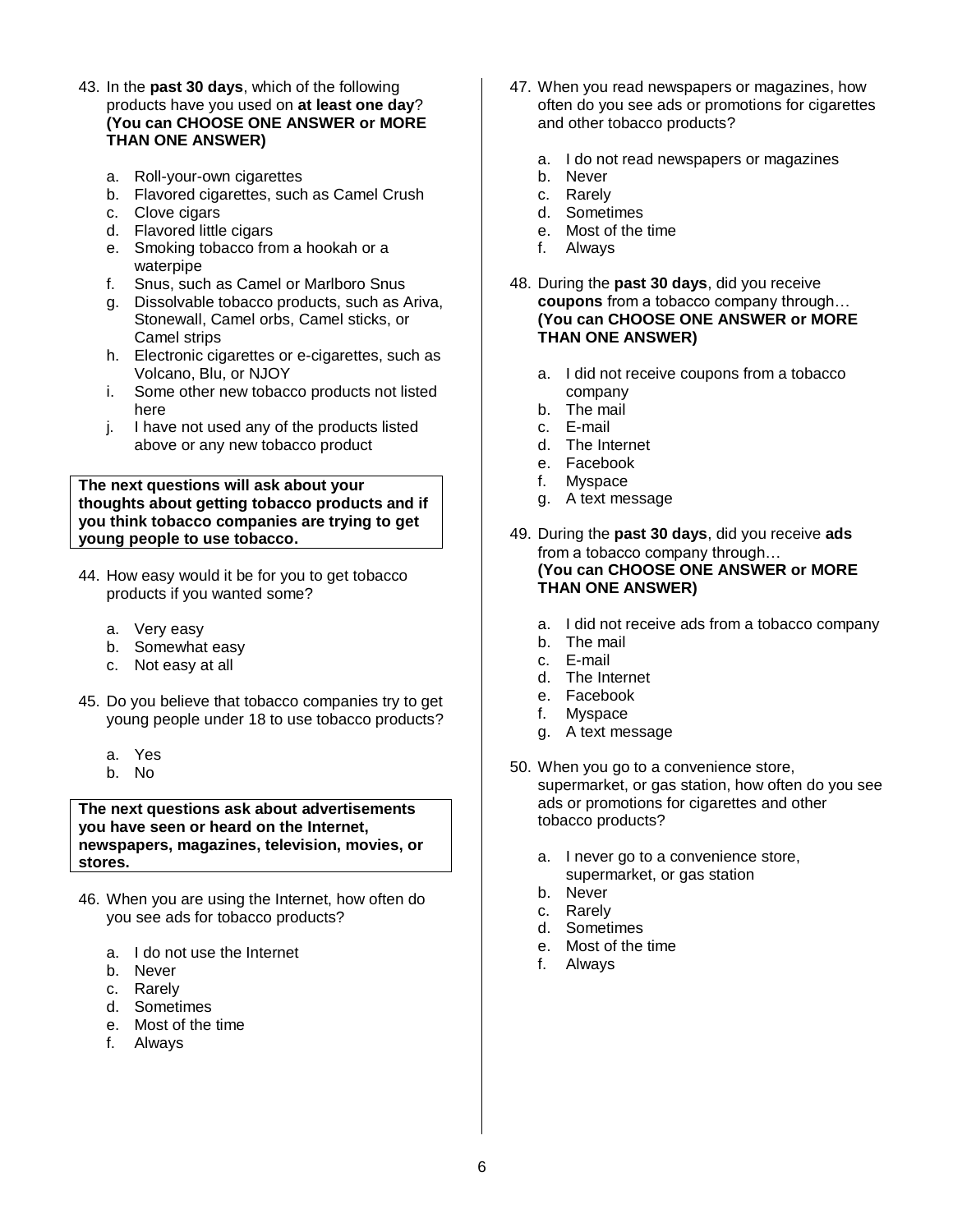- 51. During the **past 30 days**, how often did you see an ad for cigarettes or smokeless tobacco that was outdoors or could be seen from outside a store?
	- a. I did not see an ad for cigarettes or smokeless tobacco during the past 30 days
	- b. Never
	- c. Rarely
	- d. Sometimes
	- e. Most of the time
	- f. Always
- 52. When you watch TV or go to the movies, how often do you see actors and actresses using cigarettes or other tobacco products?
	- a. I do not watch TV or go to the movies
	- b. Never
	- c. Rarely
	- d. Sometimes
	- e. Most of the time
	- f. Always
- 53. During the **past 30 days**, have you seen or heard commercials on TV, the Internet, or on the radio about the dangers of cigarette smoking?
	- a. Not in the past 30 days
	- b. 1–3 times in the past 30 days
	- c. 1–3 times per week
	- d. Daily or almost daily
	- e. More than once a day
- 54. During the **past 30 days**, did you see or hear any anti-tobacco advertising on any of the following? **(You can CHOOSE ONE ANSWER or MORE THAN ONE ANSWER)**
	- a. I did not see or hear any anti-tobacco advertising in the past 30 days
	- b. Advertising on walls or on kiosks, shopping centers, or malls
	- c. TV ads
	- d. Radio ads
	- e. Aloha Stadium
	- f. A bus
	- g. Parking lots
	- h. On-screen ads in movie theaters
	- i. Print ads (e.g., Honolulu Weekly)

**Some cigarette or other tobacco companies make items like sports gear, T-shirts, lighters, hats, jackets, sunglasses, or other items that people can buy or receive for free. The next questions are about your experiences and opinions about these types of items.**

- 55. During the **past 12 months**, did you buy or receive anything that has a tobacco company name or picture on it?
	- a. Yes
	- b. No
- 56. How likely is it that you would ever use or wear something – such as a lighter, T-shirt, hat, or sunglasses – that has a tobacco company name or picture on it?
	- a. Very likely
	- b. Somewhat likely
	- c. Somewhat unlikely
	- d. Very unlikely

**The next questions are about questions and advice any doctor, dentist, nurse, or other health professional might have asked.**

- 57. During the **past 12 months**, did any doctor, dentist, or nurse ask you if you use tobacco of any kind?
	- a. I did not see a doctor, dentist, or nurse during the past 12 months
	- b. Yes
	- c. No
- 58. During the **past 12 months**, did any doctor, dentist, or nurse advise you not to use tobacco of any kind?
	- a. I did not see a doctor, dentist, or nurse during the past 12 months
	- b. Yes
	- c. No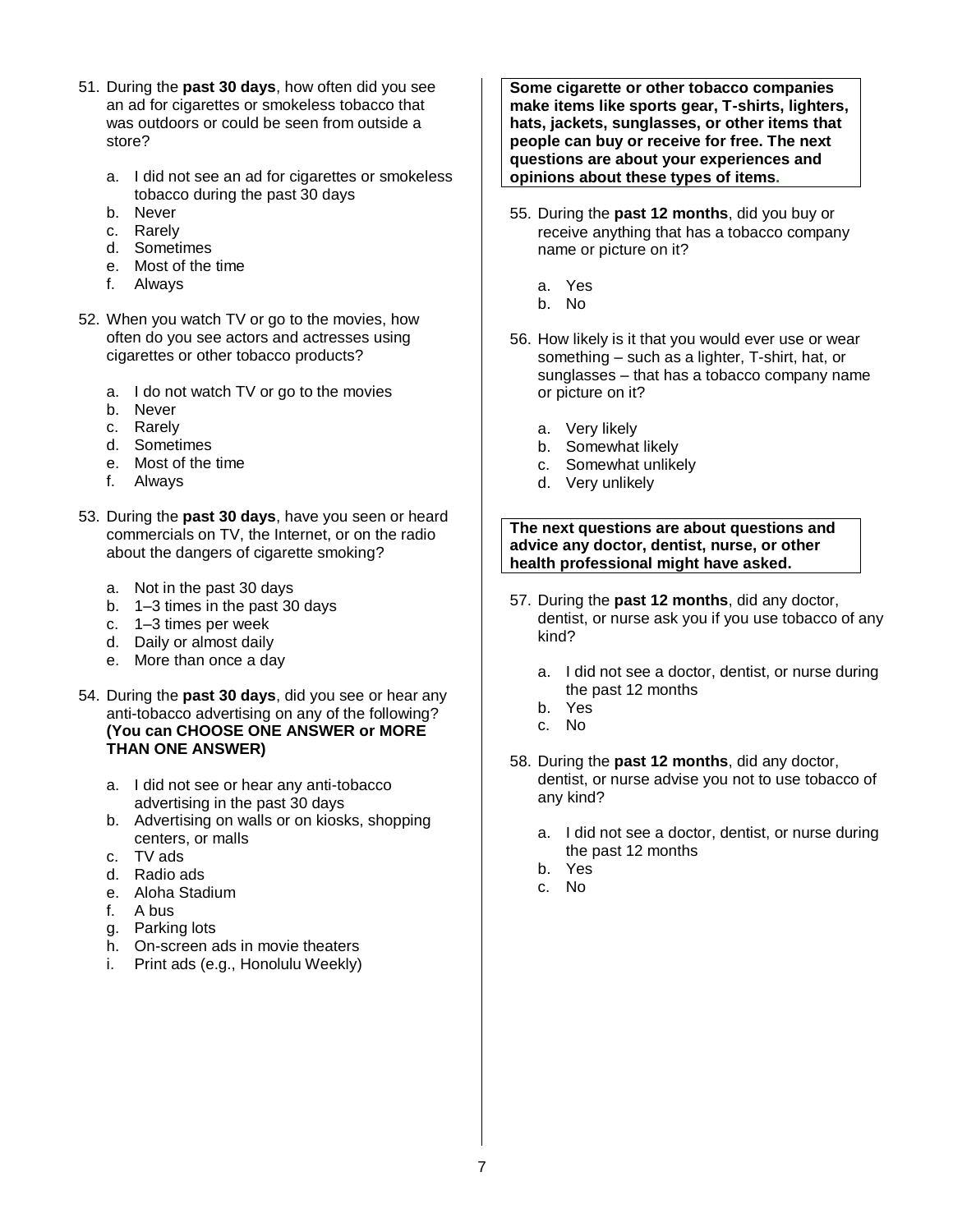**The next questions are about quitting tobacco products.**

- 59. Do you want to stop smoking cigarettes **for good**?
	- a. I do not smoke now
	- b. Yes
	- c. No
- 60. I plan to stop smoking cigarettes **for good** within the next…

**(PLEASE CHOOSE THE FIRST ANSWER THAT FITS)**

- a. I do not smoke now
- b. 7 days
- c. 30 days
- d. 6 months
- e. 1 year
- f. I do not plan to stop smoking cigarettes within the next year
- 61. During the **past 12 months**, how many times have you stopped smoking for **one day or longer** because you were trying to quit smoking cigarettes for good?
	- a. I did not smoke during the past 12 months
	- b. I did not try to quit during the past 12 months
	- c. 1 time
	- d. 2 times
	- e. 3-5 times
	- f. 6-9 times
	- g. 10 or more times
- 62. When you **last tried to quit** for good, how long did you stay off cigarettes? **(PLEASE CHOOSE THE FIRST ANSWER THAT FITS)**
	- a. I have never smoked cigarettes
	- b. I have never tried to quit
	- c. Less than a day
	- d. 1 to 7 days
	- e. More than 7 days but less than 30 days
	- f. More than 30 days but less than 6 months
	- g. More than 6 months but less than 1 year
	- h. 1 year or more
- 63. Are you seriously thinking about quitting the use of all tobacco?
	- a. I have never used tobacco
	- b. Yes, within the next 30 days
	- c. Yes, within the next 6 months
	- d. Yes, after 6 months
	- e. I am not thinking about quitting the use of all tobacco
- 64. In the **past 12 months**, did you do any of the following to help you quit using tobacco of any kind for good? **(You can CHOOSE ONE ANSWER or MORE THAN ONE ANSWER)**
	- a. I did not use tobacco of any kind during the past 12 months
	- b. I did not try to quit during the past 12 months
	- c. Attended a program at my school
	- d. Attended a program in the community
	- e. Called a telephone help line or telephone quit line
	- f. Used nicotine gum
	- g. Used nicotine patch
	- h. Used any medicine to help quit
	- i. Visited an Internet quit site
	- j. Got help from family or friends
	- k. Used another method such as hypnosis or acupuncture
	- l. Tried to quit on my own or quit "cold turkey"

#### **The next questions ask about your exposure to other people's tobacco smoke.**

- 65. During the **past 7 days,** on how many days did someone smoke tobacco products in your home while you were there?
	- a. 0 days
	- b. 1 day
	- c. 2 days
	- d. 3 days
	- e. 4 days
	- f. 5 days
	- g. 6 days
	- h. 7 days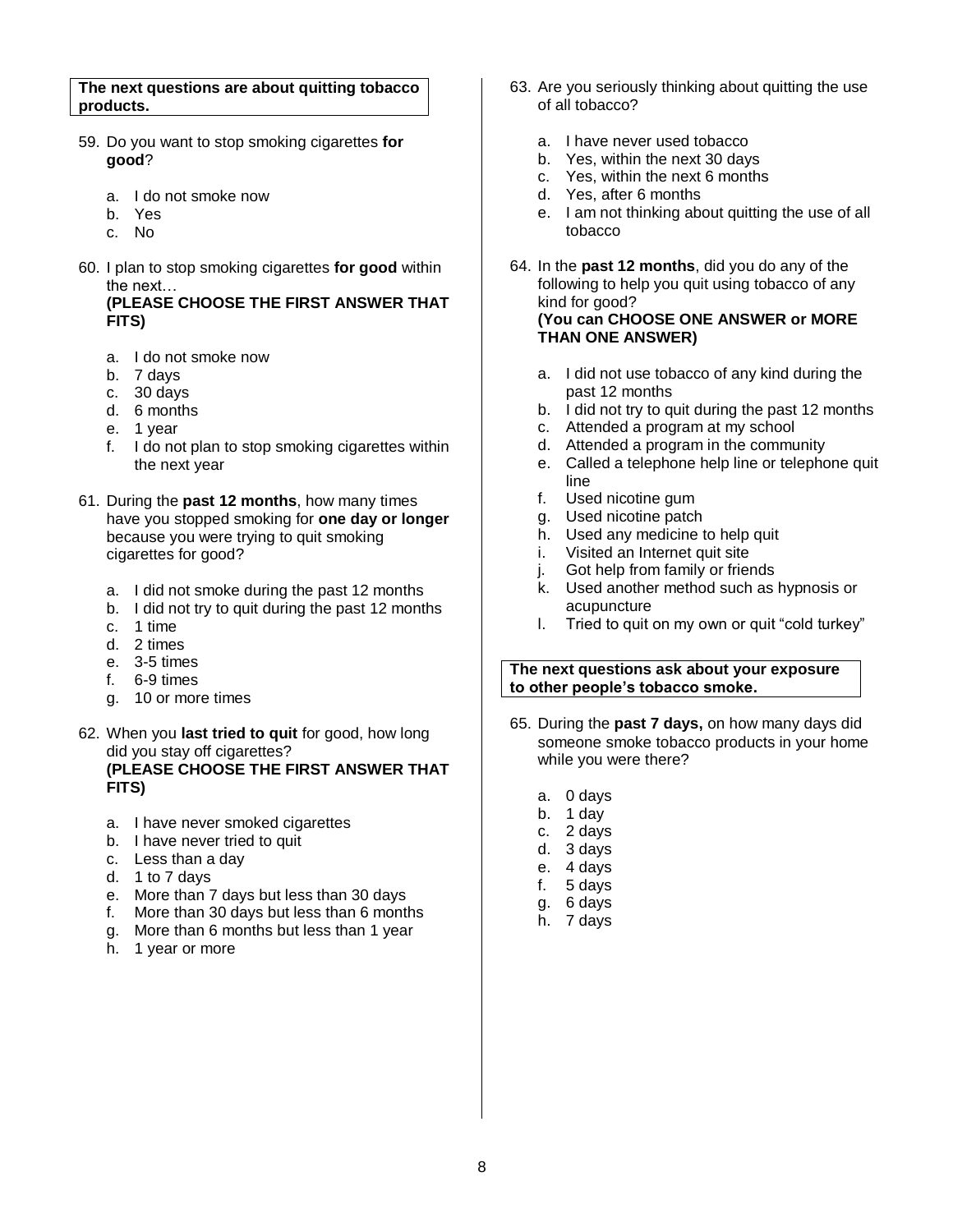- 66. During the **past 7 days**, on how many days did you ride in a vehicle where someone was smoking a tobacco product?
	- a. 0 days
	- b. 1 day
	- c. 2 days
	- d. 3 days
	- e. 4 days
	- f. 5 days
	- g. 6 days
	- h. 7 days
- 67. During the **past 7 days**, on how many days did you breathe the smoke from someone who was smoking a tobacco product at your school, including school buildings, school grounds, and school parking lots?
	- a. 0 days
	- b. 1 day
	- c. 2 days
	- d. 3 days
	- e. 4 days
	- f. 5 days
	- g. 6 days
	- h. 7 days
- 68. During the **past 7 days**, on how many days did you breathe the smoke from someone who was smoking tobacco products in the place where you work?
	- a. I do not have a job
	- b. I have a job but did not work in the past 7 days
	- c. 0 days
	- d. 1 day
	- e. 2 days
	- f. 3 days
	- g. 4 days
	- h. 5 days
	- i. 6 days
	- j. 7 days
- 69. During the **past 7 days**, on how many days did you breathe the smoke from someone who was smoking tobacco products in an indoor or outdoor public place? Examples of indoor public places are schools, buildings, stores, restaurants, and sports arenas. Examples of outdoor public places are school grounds, parking lots, stadiums and parks.
	- a. 0 days
	- b. 1 day
	- c. 2 days
	- d. 3 days e. 4 days
	- f. 5 days
	- g. 6 days
	- h. 7 days

#### **The next questions ask about smoking rules in your home and vehicle.**

- 70. Inside your home (not counting lanais, garages, or porches) is smoking…
	- a. Always allowed
	- b. Allowed only at some times or in some places
	- c. Never allowed
- 71. In the vehicles that you and family members who live with you own or lease, is smoking…
	- a. Always allowed
	- b. Sometimes allowed
	- c. Never allowed

**The next questions ask about use of tobacco products for people who live with you or are close to you.**

- 72. Does anyone who lives with you now…? **(CHOOSE ALL THAT APPLY)**
	- a. Smoke cigarettes
	- b. Use chewing tobacco, snuff, or dip
	- c. Use snus
	- d. Smoke cigars, cigarillos, or little cigars
	- e. Use e-cigarettes
	- f. Smoke tobacco using a hookah or waterpipe
	- g. Smoke tobacco out of a pipe other than a hookah or waterpipe
	- h. Smoke bidis (small brown cigarettes wrapped in a leaf)
	- i. Smoke kreteks (clove cigarettes)
	- j. Use any other form of tobacco
	- k. No one who lives with me now uses any form of tobacco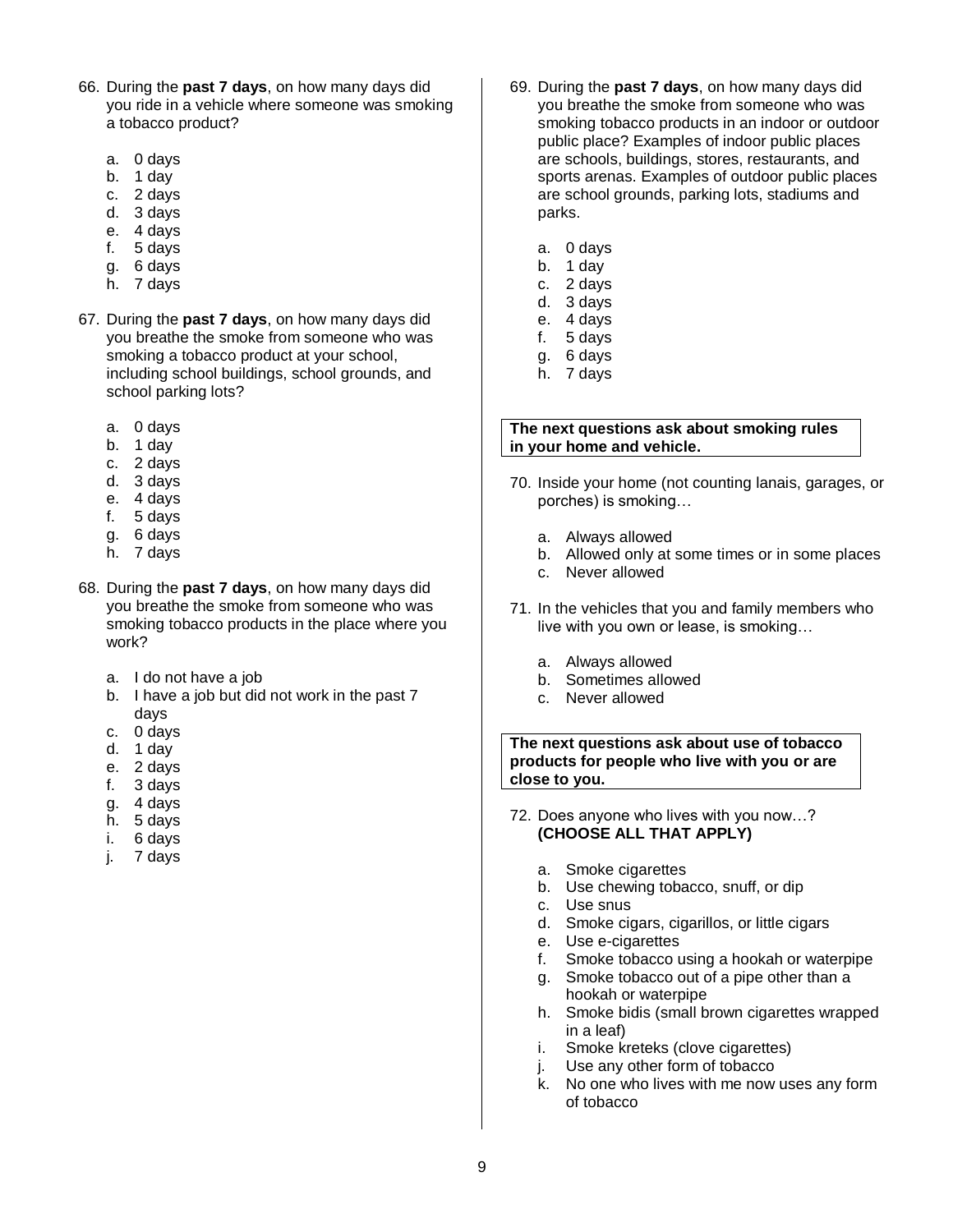- 73. How many of your **four** closest friends smoke cigarettes?
	- a. None
	- b. One
	- c. Two
	- d. Three
	- e. Four
	- f. Not sure
- 74. How many of your **four** closest friends use ecigarettes?
	- a. None
	- b. One
	- c. Two
	- d. Three
	- e. Four
	- f. Not sure

#### **The next questions ask about your thoughts about tobacco.**

- 75. In your opinion, inside your home, smoking tobacco products should…
	- a. Always be allowed
	- b. Be allowed only at some times or in some places
	- c. Never be allowed
- 76. In your opinion, in their vehicles, people should…
	- a. Always allow smoking
	- b. Sometimes allow smoking
	- c. Never allow smoking
- 77. Do you think that breathing smoke from other people's cigarettes or other tobacco products is…?
	- a. Very harmful to one's health
	- b. Somewhat harmful to one's health
	- c. Not very harmful to one's health
	- d. Not harmful at all to one's health
- 78. Do you think smoking cigarettes makes young people look cool or fit in?
	- a. Definitely yes
	- b. Probably yes
	- c. Probably not
	- d. Definitely not
- 79. Do you think young people who smoke cigarettes have more friends?
	- a. Definitely yes
	- b. Probably yes
	- c. Probably not
	- d. Definitely not
- 80. How strongly do you agree with the statement "All tobacco products are dangerous?"
	- a. Strongly agree
	- b. Agree
	- c. Disagree
	- d. Strongly disagree
- 81. How strongly do you agree with the statement "All e-cigarettes are dangerous?"
	- e. Strongly agree
	- f. Agree
	- g. Disagree
	- h. Strongly disagree

## **The next questions are about your experiences at home and in your community.**

- 82. During the **past 12 months**, have your parents or guardians talked with you, even once, about not using cigarettes, chewing tobacco, snuff, dip, cigars, or e-cigarettes?
	- a. Yes
	- b. No
- 83. During the **past 12 months**, have you participated in any community activities to discourage people your age from using cigarettes, chewing tobacco, snuff, dip, cigars, or e-cigarettes?
	- a. Yes
	- b. No
	- c. I did not know about any activities